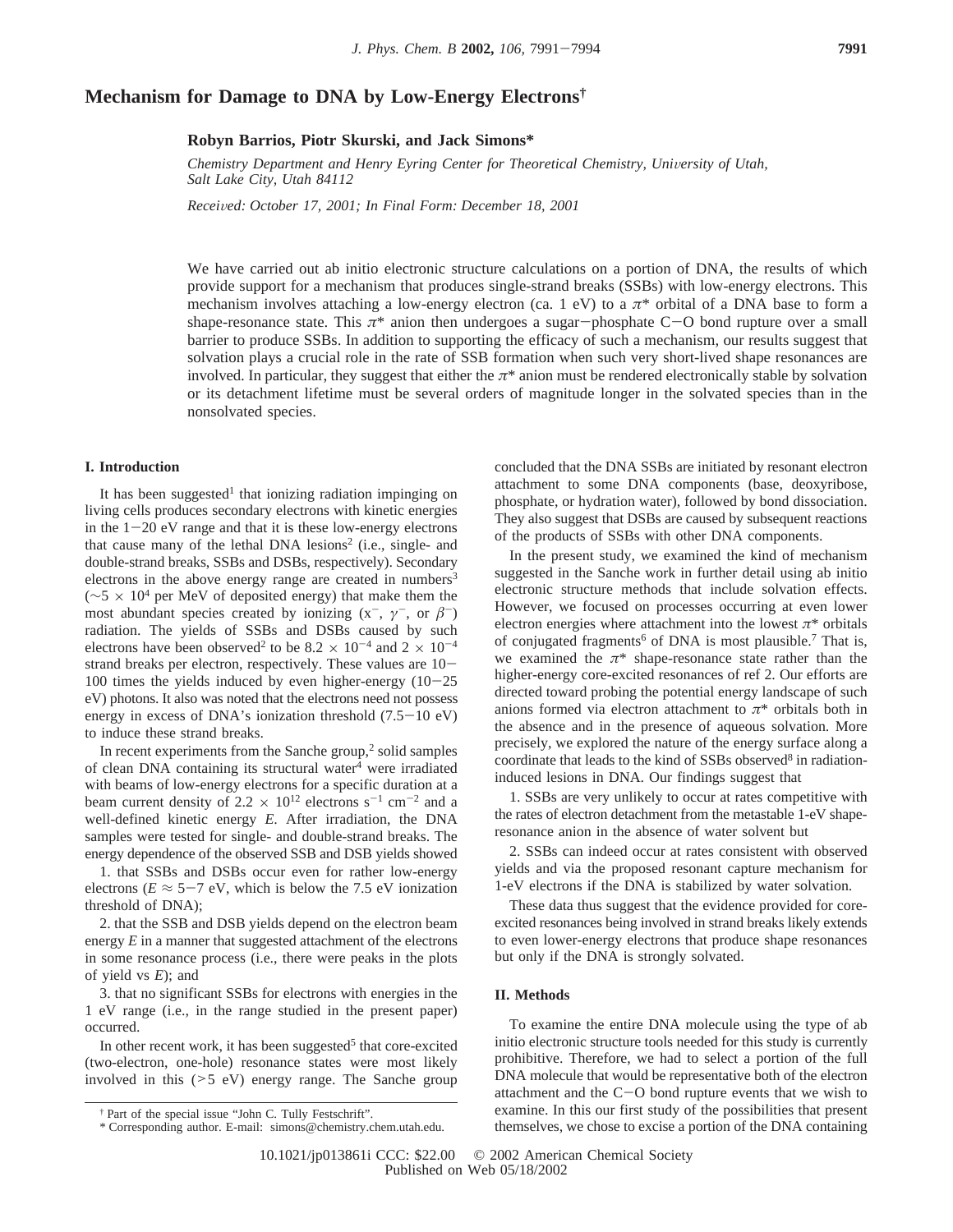

**Figure 1.** Fragment excised from DNA containing cytosine base, sugar, and phosphate groups. The  $C-O$  bond cleaved in SSB formation is marked with an arrow.

1. a cytosine base that contains the delocalized orbital system to whose *π*\* orbital an electron would be attached and

2. a sugar moiety characteristic of all such fragments of DNA, which connects the cytosine to

3. a phosphate group attached to the sugar by the  $C-O$  bond that is ruptured in SSBs. In Figure 1, the fragment we excised from DNA to study<sup>9</sup> in this research effort is shown, and the <sup>C</sup>-O bond broken in SSBs is labeled with an arrow.

Having chosen the representative fragment, our strategy was to proceed as follows:

1. We "terminated" the  $-C-O\bullet$  and  $-OPO<sub>3</sub><sup>-1</sup>$  radical centers<br>primed when we cut bonds within the DNA) of our fragment (formed when we cut bonds within the DNA) of our fragment by adding H atoms; we also protonated the  $-\text{OPO}_3^{-1}$  anion<br>site to peutralize it <sup>10</sup>. The former was done to eliminate the site to neutralize it.10 The former was done to eliminate the radical centers generated by our artificial excising of the fragment from intact DNA. Such centers, if not so terminated, would provide artificial electron attachment sites that would obscure the  $\pi^*$  binding site we wish to emphasize.

2. We carried out a series of ab initio electronic structure calculations on the neutral and anion formed by adding an electron to the  $\pi$ <sup>\*</sup> LUMO. For the neutral,

a. the sugar-phosphate C-O bond length *<sup>R</sup>* was stretched, in steps of 0.05 Å, from 1.40 Å, which is near its equilibrium length, to large distances  $(2.20 \text{ Å})$  where the C-O bond is broken and the SSB has occurred.

b. At each value of *R*, the other internal coordinates of the neutral DNA fragment were varied to minimize the electronic energy (computed at the restricted self-consistent field (RHF) level for this closed-shell species).

3. For the  $\pi^*$  anion, we repeated steps a and b above but used the unrestricted Hartree-Fock (UHF) approximation for this open-shell system.

In this manner, we generated a "slice" through the potential energy surface of the anion fragment that connects the  $\pi^*$  anion to the bond-ruptured SSB, as well as an analogous slice for the neutral.

4. We carried out an independent set of such calculations on the  $\pi^*$  anion and the neutral in the presence of solvating water molecules and with no solvent present (so we could determine whether solvation was crucial to the proposed mechanism's efficacy). In these calculations, we observed that the internal geometries of the solvated and unsolvated species were quite similar.

As noted above, the electronic energy *E*(*R*) at each value of *R* was computed by optimizing the remaining internal coordinates using the SCF method with a  $6-31+G^*$  atomic orbital

basis set, $^{11}$  the RHF and UHF methods being used on the neutral and anion, respectively. Because the  $\pi^*$  anion is not an electronically stable species but is metastable with respect to electron loss, we had to take additional measures. In particular, we selected the above rather modest basis not only because it is small enough to render our calculations feasible but also because it produced a  $\pi^*$  LUMO with an energy near 1 eV. This energy is near where the experiments determined there to be a shape-resonance state.<sup>6</sup> Thus, this basis allowed us to simulate the behavior of a  $\pi^*$  state formed by attaching 1-eV electrons. Another attractive feature of this basis set is that the *π*\* anion was electronically stable at the Koopmans' theorem level even though it is unstable by ca. 1 eV at the SCF level. This fact allowed us to identify efficiently the cytosine  $\pi^*$  orbital that should be occupied to compute the energy of the metastable anion.

One may wonder why we did not choose to use a correlated treatment such as a density functional theory (DFT) treatment. Certainly, such calculations would not have been significantly more computer-intensive. However, we deemed this approach not to be optimal because of the well-known difficulties in interpreting the DFT orbital energies. That is, because DFT orbital energies do not offer zeroth-order approximations to electron binding energies, we knew it would be difficult to identify properly the desired 1-eV shape-resonance state that we wanted to study. For these reasons, we limited our calculations to the SCF level.

To describe the effect of surrounding water molecules on the electronic energy and geometry of our model DNA fragment, we employed the polarized continuum (PCM) solvation model<sup>12</sup> within a self-consistent reaction field treatment, and we performed all calculations using the Gaussian 98 program.<sup>13</sup> Because of the size of our model system, it would be computationally prohibitive to include in our ab initio calculations the large number of water molecules needed to solvate the DNA fully. Moreover, even to include explicitly the ca. 2.5 water molecules per base thought to be present in ref 2's experiments would have been difficult to simulate. Hence, we were forced to use as simple and cost-effective a solvation model as was reasonable.

Because of the large size of the DNA fragment, the nature of the metastable  $\pi^*$  state, and our desire to include solvation, we have been forced to use theoretical methods (small basis sets, neglect of electron correlation, approximate treatment of solvation) that cannot be expected to provide quantitatively accurate predictions. As such, our approach has been designed to produce results that may suggest whether the proposed electron attachment to form a  $\pi^*$  shape resonance followed by <sup>C</sup>-O bond rupture could be a mechanism for SSBs in DNA. Our results also provide us an opportunity to follow the attached electron's charge distribution as SSBs take place and to monitor the energy profile during this process, thus gaining important mechanistic detail.

## **III. Results**

**A. Energy Profiles.** In Figure 2 are shown plots of the electronic energies of the neutral and  $\pi^*$  anion shape-resonance species both with full aqueous (PCM) solvation and without solvent present. The neutral-fragment plots show that it is energetically quite endothermic (by 35 and 27 kcal mol<sup>-1</sup>, without and with solvation, respectively) to rupture the  $C-O$ bond that is broken to produce SSBs. Thus, it is unlikely that SSBs can occur at 298 K (where the experiments of ref 2 took place) or even at significantly elevated temperature if the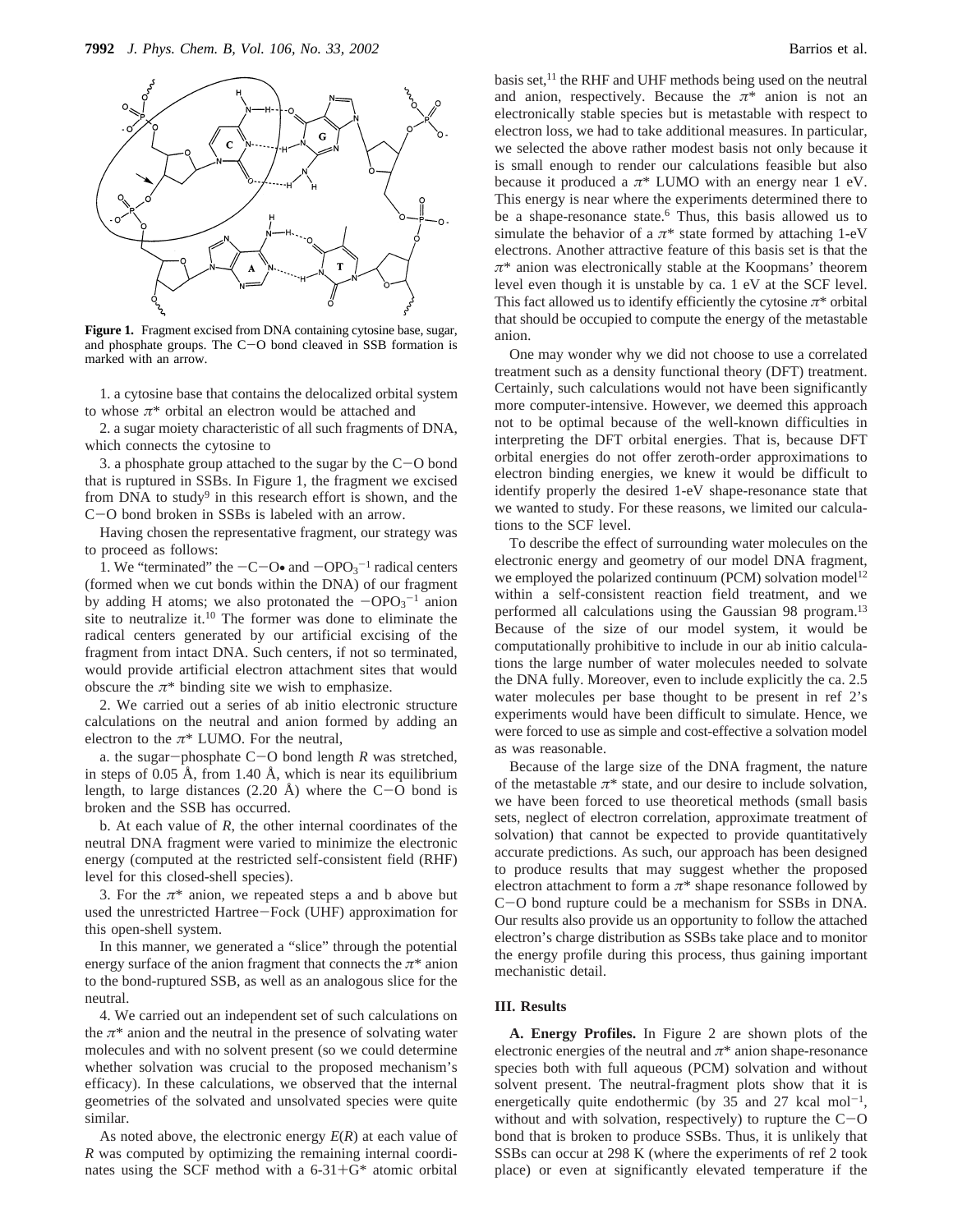

Figure 2. Plots of SCF energies (kcal mol<sup>-1</sup>) of unsolvated neutral ( $\bullet$ ) and anionic ( $\circ$ ) species as well as the fully solvated neutral ( $\blacktriangledown$ ) and anion  $(\nabla)$  vs the C-O bond length (Å).



**Figure 3.** Singly occupied molecular orbital (SOMO) of the solvated anion computed at the equilibrium  $R_{\text{CO}}$  distance (bottom) showing the *<sup>π</sup>*\* orbital and when the C-O bond has ruptured (top).

fragment remains neutral (i.e., does not attach an electron), whether strong solvation is present or not.

The  $\pi^*$  anion energy profile in the absence of water solvent suggests that C-O bond rupture requires surmounting a 13 kcal  $mol^{-1}$  barrier but that the fragmentation process is exothermic<sup>14</sup> by 21 kcal mol<sup> $-1$ </sup>. The exothermicity results from the large electron affinity of the "phosphate" group  $-O-PO<sub>3</sub>H<sub>2</sub>$  generated by bond rupture and the negative electron affinity of the cytosine group's  $\pi^*$  shape resonance to which the electron initially attaches.

In Figure 3, we show the singly occupied molecular orbital<sup>15</sup> (SOMO) of our anion fragment (in the presence of solvation; the unsolvated case shows similar behavior) near the equilibrium value of *R*, where the electron clearly is in the cytosine  $\pi^*$ orbital, and at large *R*, where the electron resides between the phosphate and sugar groups.

These plots clearly show that the attached electron can indeed migrate "smoothly" from the  $\pi$ <sup>\*</sup> orbital to the phosphate, but the rate of such charge migration will depend on the rate at

which the barrier on the surface is surmounted. In examining this SOMO at various *R* values, we found that the character remained much like that shown in the top of Figure 3 (i.e., *π*\* like) for all *R* values between 1.40 and 1.85 Å. However, for *R* greater than or equal to 1.90 Å (actually, beyond  $R = 1.864$ ) Å), the SOMO was essentially identical to that shown at the bottom of Figure 3. That is, the shift of electron density from the cytosine  $\pi^*$  region onto the sugar and phosphate region occurs over a very narrow range of *R* values near 1.864 Å.

The energy profile of the solvated anion shows a slightly reduced barrier of 12 kcal mol<sup>-1</sup> and an exothermicity<sup>14</sup> of 17 kcal mol<sup>-1</sup>. However, the primary difference between the nonsolvated and fully solvated data is that the  $\pi^*$  anion lies below the neutral in the latter, whereas in the former, the anion is a metastable resonance state. This difference is crucial because, for the metastable anion, SSB must occur at a rate that is competitive with electron detachment; for the fully solvated anion, SSB need not compete with autodetachment of the  $\pi^*$  state to be observed.

**B. Rates of SSB Versus Rates of Detachment.** Let us now consider whether it is plausible that a nascent  $\pi^*$  anion shape resonance at ca. 1 eV, *without* water solvent, could undergo <sup>C</sup>-O bond rupture to form SSB fragments within the expected lifetimes  $(10^{-13}$  to  $10^{-14}$  s) of such metastable shape-resonance *π*\* states. Recall that the yield of SSBs per attached electron seems to be in the  $10^{-3}$  to  $10^{-4}$  range (at least for the resonances observed in ref 2). Therefore, the rate of SSB formation should be 3 to 4 orders of magnitude less than the rate of electron detachment. Thus, we would require the rate of SSB formation to be  $(10^{-3}$  to  $10^{-4}) \times (10^{13}$  to  $10^{14})$  s<sup>-1</sup> =  $10^{9}$  to  $10^{11}$  s<sup>-1</sup> to produce the proper branching ratio between detachment and SSB formation.

To estimate the rate of SSB formation, we consider the vibrations of the C-O bond that must rupture. This bond's vibrational motion occurs near  $1000 \text{ cm}^{-1}$  in infrared spectra, so such bonds vibrate at a rate of ca.  $3 \times 10^{13}$  s<sup>-1</sup>. The probability *<sup>P</sup>* that this C-O bond stretches, through thermal activation at 298 K, enough to surmount the 13 kcal mol<sup>-1</sup> barrier shown in Figure 2 is  $P = \exp(-13(503)/298) = 3 \times$  $10^{-10}$ . Hence, the average rate of SSB formation would be expected to be ca.  $3 \times 10^{13}$  ( $3 \times 10^{-10}$ )  $\approx 10^4$  s<sup>-1</sup>, so if the  $\pi^*$ anion's detachment rate is as specified above, the rate of SSB formation would be too slow by 5 or more orders of magnitude to be consistent with the observed SSB yields. Thus, it seems unlikely that SSBs could be induced by electron attachment to the cytosine base's  $\pi^*$  orbital forming a shape resonance near 1 eV if the system is not solvated. This idea is, in fact, consistent with the observations of ref 2, where no SSBs were observed for 1-eV electrons.

However, if the  $\pi^*$  anion is electronically stable, as it is when *fully solvated* where the barrier<sup>16</sup> is 12 kcal mol<sup>-1</sup>, the probability of reaching the barrier would be  $P = 2 \times 10^{-9}$ , and the SSB rate would be  $6 \times 10^4$  s<sup>-1</sup>. In this case, competition with autodetachment is not an issue, and SSBs can occur at the above rate. Hence, if the rate of electron loss from the  $\pi^*$  anion (not due to autodetachment but to processes such as radical scavenging or chemical decay) were in the  $10^8-10^9$  s<sup>-1</sup> range and the SSB rate were  $6 \times 10^4$  s<sup>-1</sup>, as computed above, the observed branching ratio for SSBs could occur. These ideas suggest that the experiments of ref 2 be repeated, if possible, with samples containing substantial amounts of water solvent to see whether 1-eV electrons can induce SSBs.

In conclusion, it is indeed plausible that SSBs can occur at rates consistent with what is known from experiments by a